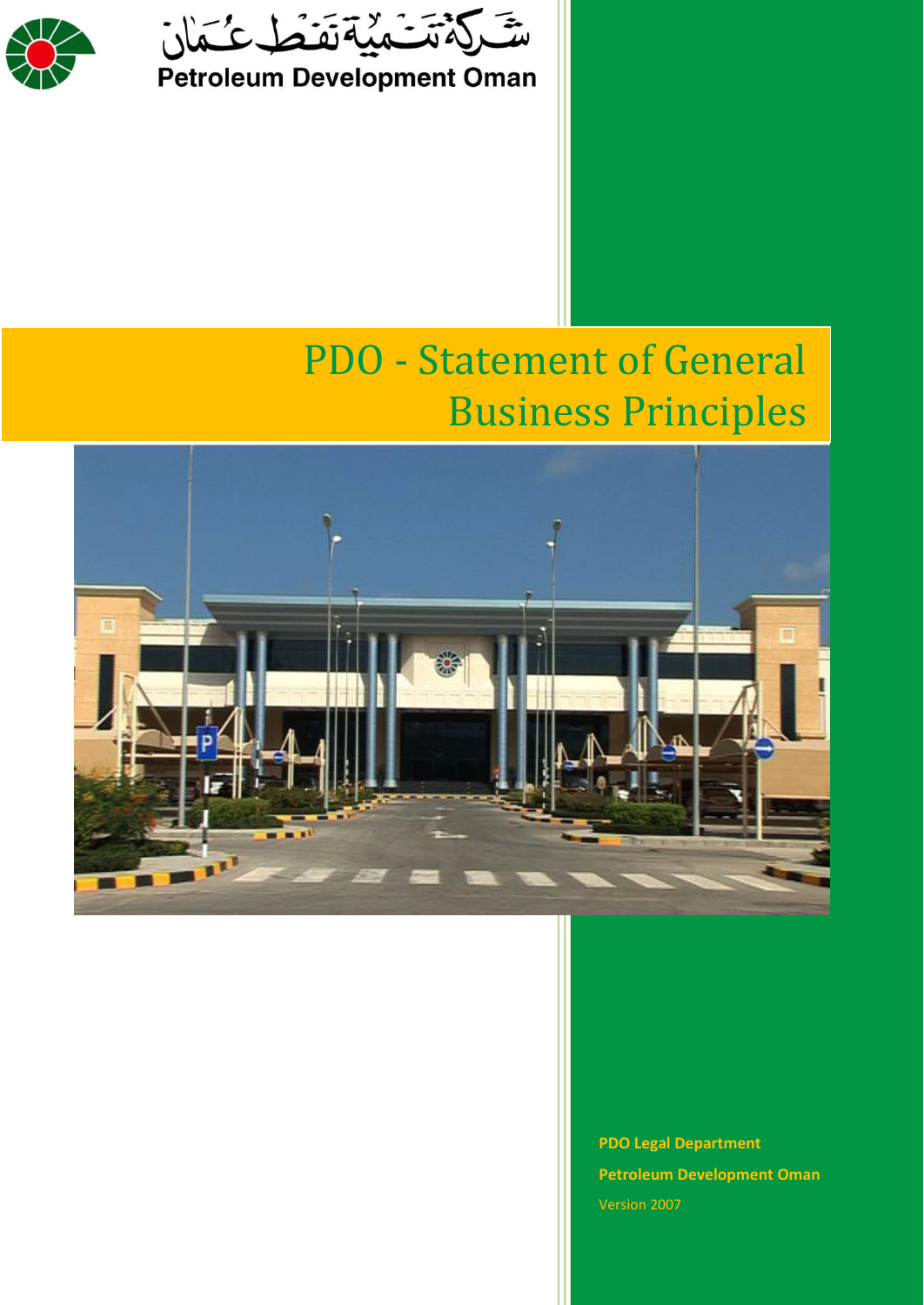

# **CONTENTS**

| 1. |                                            |  |
|----|--------------------------------------------|--|
| 2. |                                            |  |
| 3. | a)<br>b)<br>$\mathsf{C}$ )<br>$\mathsf{d}$ |  |
| 4. |                                            |  |
| 5. | a)<br>b)                                   |  |
| 6. |                                            |  |
| 7. |                                            |  |
| 8. |                                            |  |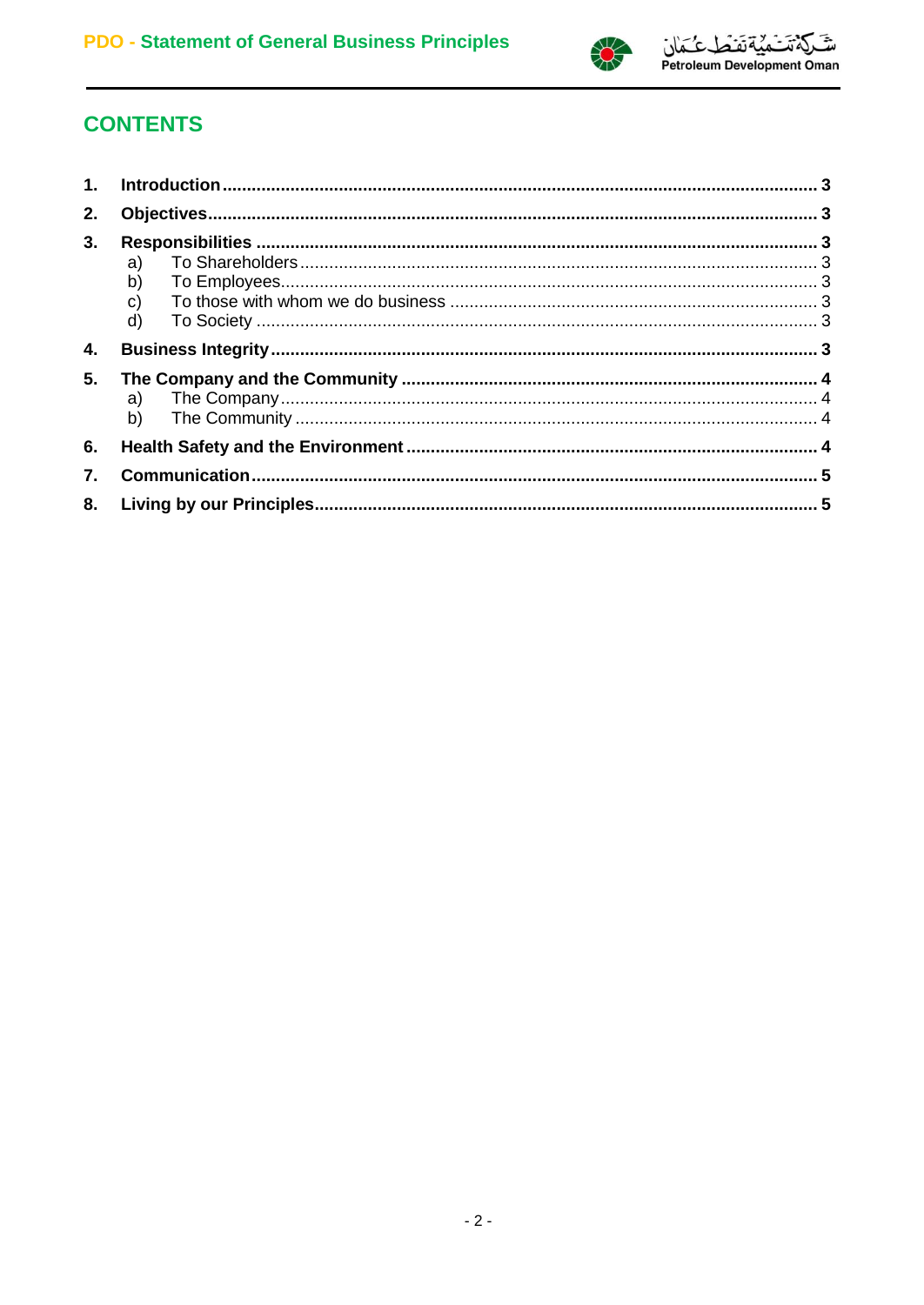

### **1. Introduction**

A Statement of General Business Principles for Petroleum Development Oman LLC (referred to herein as the "Company") was first issued in 1984, with the last revision issued in January 1998.

The principles are not new to the Company and they were also prior to 1984 embodied, directly or indirectly, in the Company's management philosophy, in personnel policies, in safety codes, manpower development programs, and other management systems.

The Statement of General Business Principles incorporates the principles upon which the Omani society is founded, as expressed in the Basic Law, promulgated in 1996.

### **2. Objectives**

The objective of the Company is to engage efficiently, responsibly and safely in the exploration, production, development, storage and transportation of hydrocarbons in the Sultanate of Oman. The Company seeks a high standard of performance with the aim to further the long term benefits of its Shareholders, its Employees and the society of the Sultanate of Oman at large.

#### **3. Responsibilities**

Various inter-related responsibilities of the Company are recognised:-

#### **a) To Shareholders**

To develop and protect the investment and interest of the Shareholders in accordance with their objectives and guidelines, and to operate at all times in a cost efficient and profitable manner, bearing in mind that the Company has a clear and important duty of care in its dealings with the Shareholders' investments and interests. The Company shall keep all Shareholders at all reasonable times fully informed about Petroleum Operations*.*

#### **b) To Employees**

To provide all Employees with safe and healthy conditions of work and adequate and competitive conditions of service. It will respect the Rights of all Employees as provided for in the Basic Law.

On an equal opportunity basis, to develop in an optimal manner the skills, talents and potential of its Employees. The Company will pay particular attention to the recruitment, training and development of Omani Employees.

To provide the Employees with safe and confidential channels to report any concerns.

#### **c) To those with whom we do business**

To seek mutually beneficial relationships with contractors, vendors and other companies engaged in the exploration and production of oil and gas in the Sultanate of Oman and to promote the conduct of business in accordance with these principles.

#### **d) To Society**

Appreciative of the guidance of His Majesty the Sultan, to conduct its business as a good and responsible corporate citizen of the Sultanate of Oman, observing the Laws applicable to its conduct and the principles embedded in the Basic Law, and paying proper regard to health, safety and the environment consistent with its commitment to contribute to sustainable development.

These four areas of responsibility are seen as inseparable. It is the duty of the Management of the Company to continuously assess priorities and to discharge the various responsibilities as best it can under the prevailing circumstances on the basis of that assessment.

# **4. Business Integrity**

The Company insists on honesty, integrity and fairness in all aspects of its business and expects the same in its relationship with its contractors and suppliers. Its contracting-out policy will be on the basis of open and competitive bidding, where possible, with transparent procedures, providing equal opportunities to qualified contractors and suppliers. It will not, directly nor indirectly, offer, solicit, accept or pay bribes, including facilitation payments, in any shape or form, and requires its Employees, and its contractors and suppliers and their employees, to act likewise. Employees will exercise the utmost care to avoid putting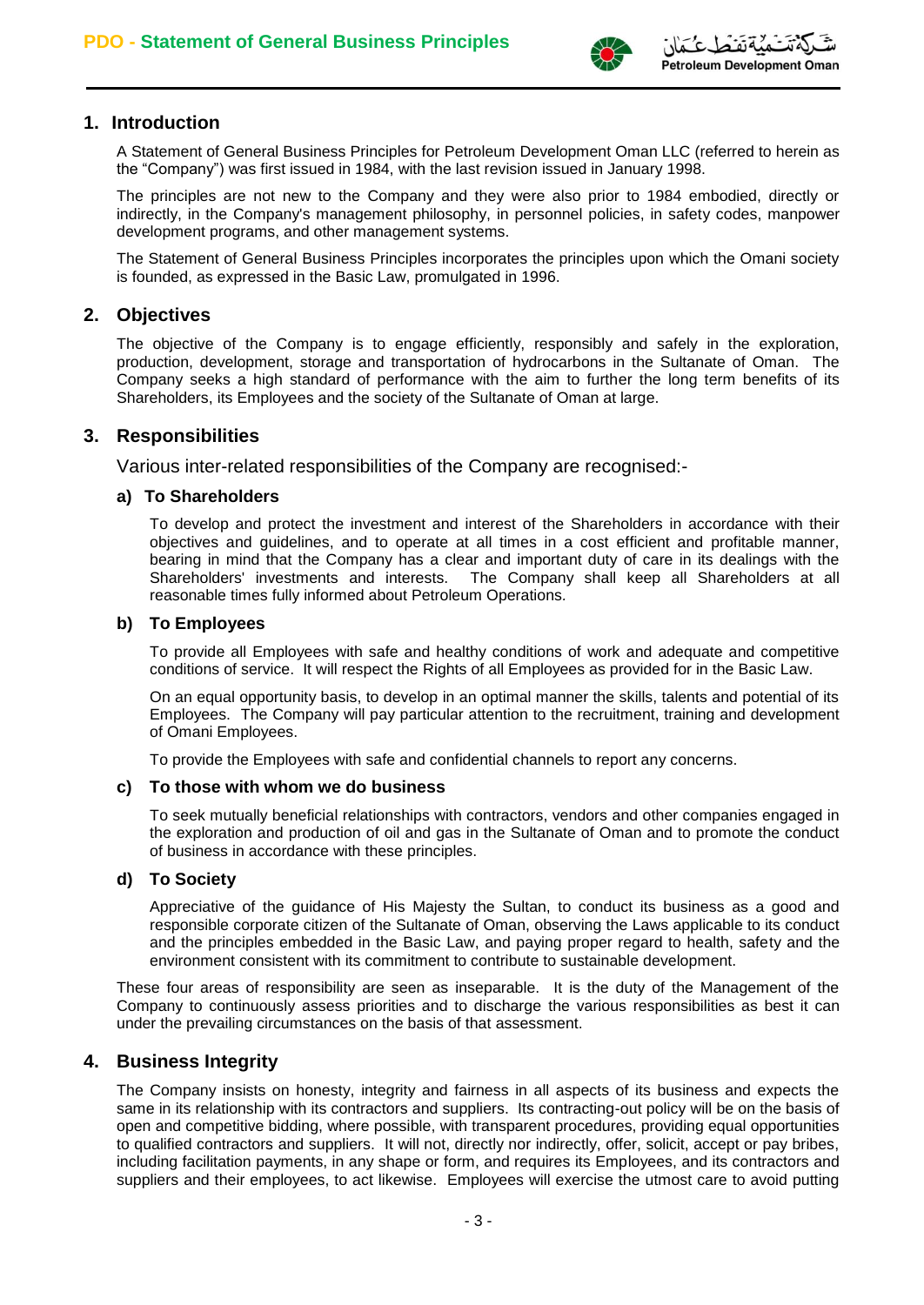

themselves into a position where they may be called on to repay favours in a manner detrimental to the Company's interests.

Employees shall not take advantage, for their own or for the profit of others, of their position in the Company or of information gained in the course of their employment. They have a duty to notify the Company of any outside interest which could, either directly or indirectly, present them with a conflict of interest, or which involve them in a commercial relationship with the Company.

All transactions on behalf of the Company must be transparent and appropriately described in the accounts of the Company, in accordance with established and recognised procedures and standards, and be subject to audit. The strictest principles will be applied in maintaining the integrity of the accounting records.

# **5. The Company and the Community**

#### **a) The Company**

The Company accepts and endeavours always to act through the Laws of the Sultanate of Oman in a socially responsible manner. The Company does not have, and therefore does not state, views on either national or international political matters, and it will abstain from participation in politics and interference in political matters. It will not make payments which are, or could be construed to be, of a political nature either in a national or an international context. The Company has, however, a legitimate right and responsibility to make its views known on matters that affect the interests of the Company, its Employees or its Shareholders and on matters which affect the general interest, where the Company has a contribution to make which is based on its particular knowledge.

The Company is mindful that the utmost co-operation with the Government of the Sultanate of Oman enables the Company to maximise its ability to contribute to the exploration for and development of the Sultanate's hydrocarbon resources and to pursue its objectives.

#### **b) The Community**

The Company considers that the most important contribution it can make to the social and material progress of the Sultanate of Oman is in performing its primary activities as efficiently and effectively as possible. It will thereby endeavour to promote the economy of the Sultanate by engaging local enterprise in the course of its business, where appropriate and feasible. In addition, the Company recognises its responsibility to take a constructive interest in societal matters, which may not be strictly related to its business. The Company must not and cannot pre-empt the activities of the Government of the Sultanate of Oman in providing and maintaining social infrastructure, facilities and services. However, in consultation with the Board of Directors and the Government, the Company will make use of opportunities which arise through community, educational or donation programmes and appropriate societal development projects within the area of its operations, to enhance the well-being of the citizens of the Sultanate at large.

# **6. Health Safety and the Environment**

The Company will endeavour to conduct its business in such a way as to protect the health and safety of its Employees, its contractors' employees and other persons affected by its activities, as well as to protect the environment, minimise pollution and seek improvement in the efficient use of natural resources. In full compliance with the Laws of the Sultanate of Oman, it will pursue a policy of systematic and continuous improvement in the measures taken to protect the health, safety and environment of those who may be affected by its activities and it will apply more stringent standards and procedures where the Company considers it appropriate to do so. It expects, and where appropriate will encourage its contractors to adopt the same objectives in the conduct of their business.

The Company has established a Health, Safety and Environmental Protection Policy and is guided in the conduct of its business by the principle that Health, Safety and Environmental Protection forms an integral part of, and are as important as, all other primary business objectives.